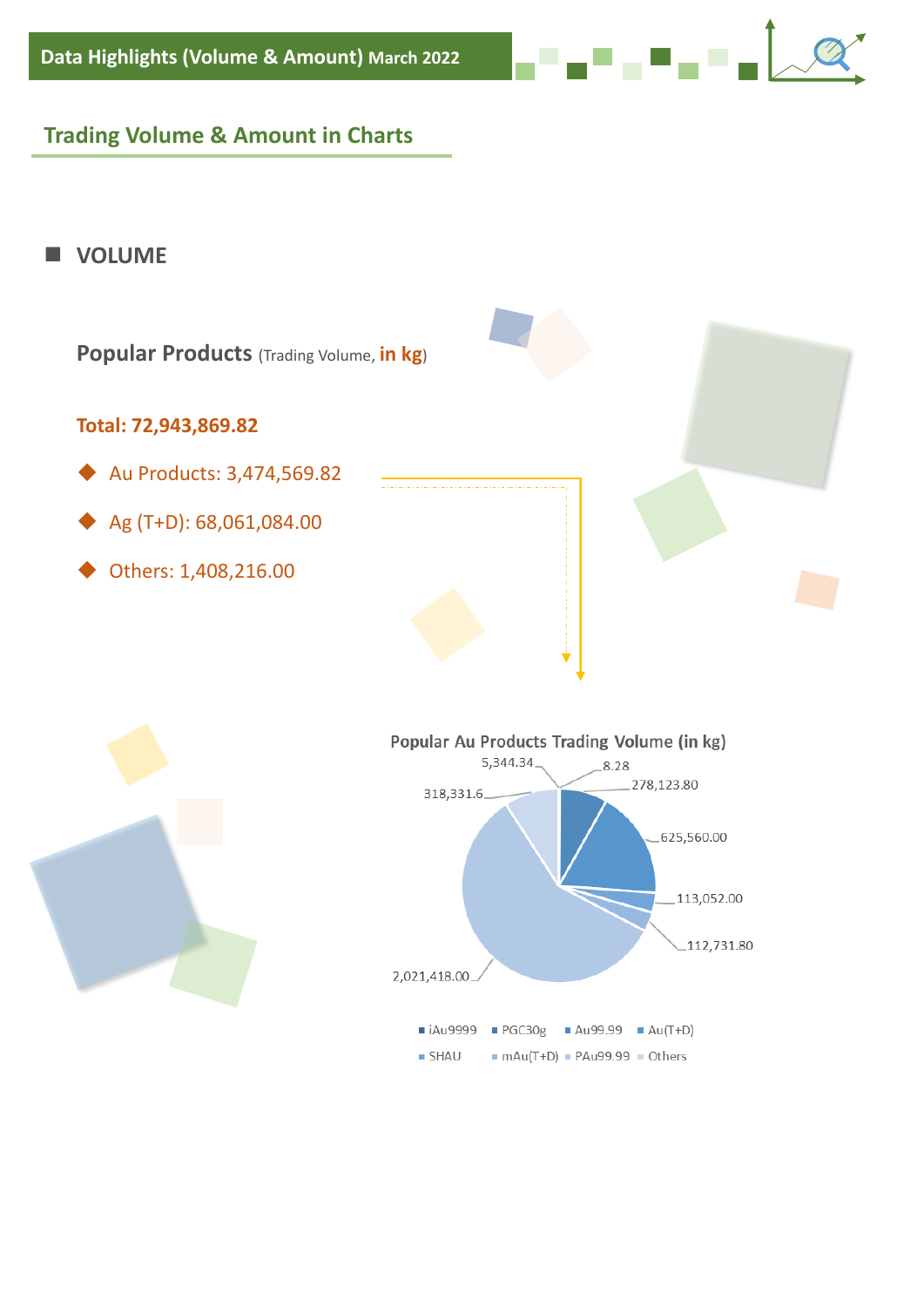### **Trading Volume & Amount in Charts**





الموالي الموالي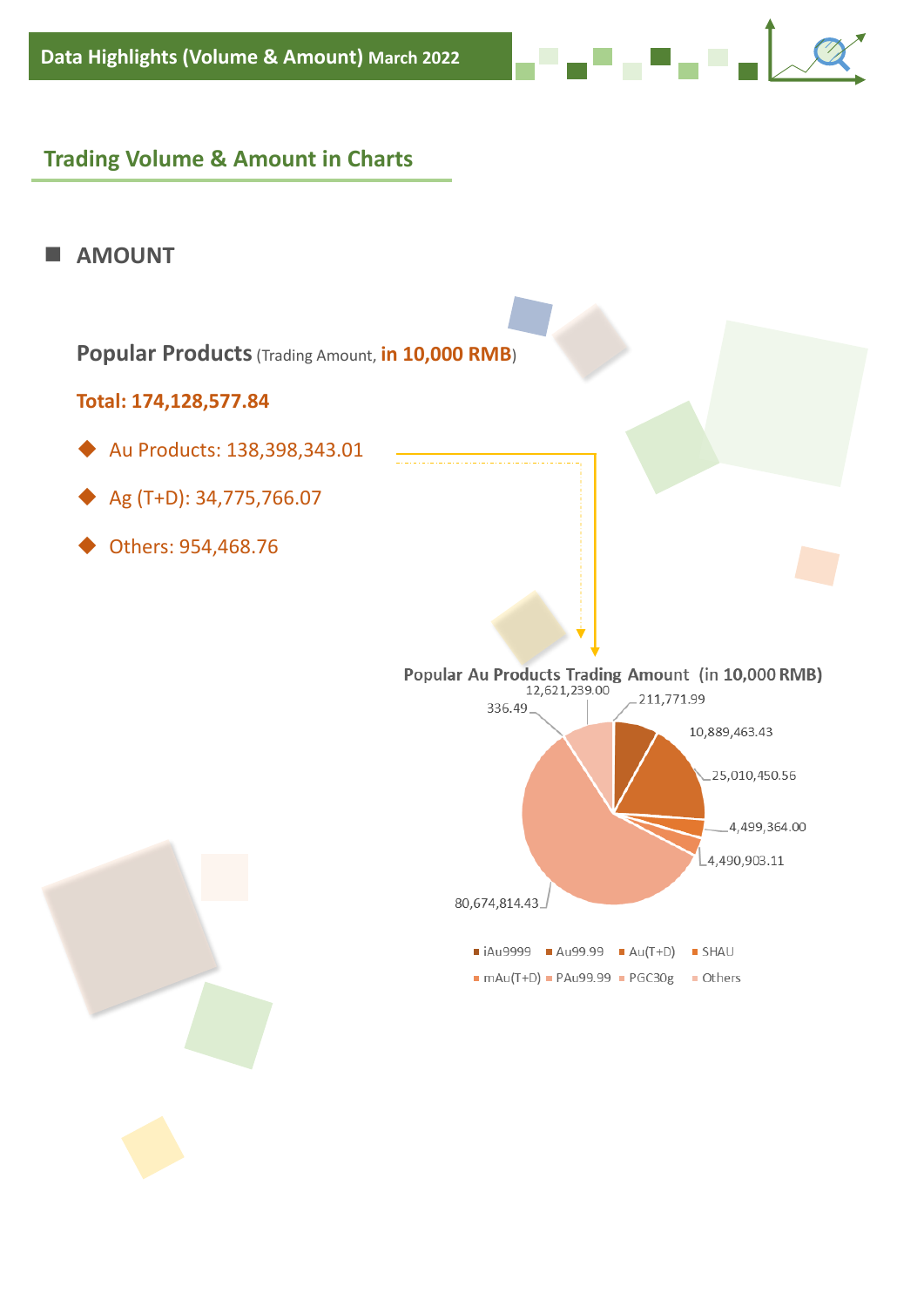## **Trading Volume & Amount in Details**

| <b>Trading Volume (in kg)</b> |                       |                      |                       |                      |                          |             |                     |
|-------------------------------|-----------------------|----------------------|-----------------------|----------------------|--------------------------|-------------|---------------------|
|                               | <b>Previous Month</b> | <b>Present Month</b> | <b>Previous Month</b> | <b>Present Month</b> | Month-on                 | Year-on     | <b>Present Year</b> |
| Contract                      | <b>Daily Average</b>  | <b>Daily Average</b> | accumulative total    | accumulative total   | -Month                   | -Year       | accumulative total  |
| Au99.95                       | 98.25                 | 79.74                | 1,572.00              | 1,834.00             | 16.67%                   | $-82.86%$   | 7,938.00            |
| Au99.99                       | 12,168.56             | 12,092.34            | 194,696.96            | 278,123.80           | 42.85%                   | $-25.67%$   | 856,934.16          |
| Au100g                        | 27.14                 | 31.17                | 434.20                | 717.00               | 65.13%                   | -4.43%      | 1,509.00            |
| Au995                         | 0.00                  | 0.00                 | 0.00                  | 0.00                 |                          |             | 0.00                |
| PGC30g                        | 0.23                  | 0.36                 | 3.60                  | 8.28                 | 130.00%                  | -76.88%     | 18.36               |
| iAu9999                       | 186.64                | 232.36               | 2,986.24              | 5,344.34             | 78.97%                   | $-81.55%$   | 11,128.76           |
| iAu100g                       | 0.00                  | 0.00                 | 0.00                  | 0.00                 |                          | $-100.00\%$ | 0.00                |
| iAu995                        | 0.00                  | 0.00                 | 0.00                  | 0.00                 | $\overline{\phantom{a}}$ | $-100.00\%$ | 400.00              |
| Au(T+D)                       | 19,497.38             | 27,198.26            | 311,958.00            | 625,560.00           | 100.53%                  | $-25.20%$   | 1,313,042.00        |
| $mAu(T+D)$                    | 6,738.38              | 4,901.38             | 107,814.00            | 112,731.80           | 4.56%                    | -40.78%     | 352,792.60          |
| $Au(T+N1)$                    | 48.94                 | 59.39                | 783.00                | 1,366.00             | 74.46%                   | $-69.04%$   | 8,382.60            |
| $Au(T+N2)$                    | 36.90                 | 53.83                | 590.40                | 1,238.00             | 109.69%                  | -45.70%     | 8,032.40            |
| NYAuTN06                      | 48.71                 | 144.77               | 779.40                | 3,329.80             | 327.23%                  | $-6.21%$    | 4,755.20            |
| NYAuTN12                      | 295.39                | 181.43               | 4,726.20              | 4,172.80             | $-11.71%$                | 63.42%      | 10,074.20           |
| PAu99.95                      | 537.50                | 4,193.57             | 8,600.00              | 96,452.00            | 1021.53%                 | 15.73%      | 127,404.00          |
| PAu99.99                      | 99,929.64             | 87,887.74            | 1,598,874.20          | 2,021,418.00         | 26.43%                   | $-6.14%$    | 5,484,519.40        |
| IPAu99.99                     | 16,846.39             | 7,620.96             | 269,542.16            | 175,282.00           | $-34.97%$                | 2.34%       | 983,352.16          |
| IPAu99.5                      | 0.00                  | 0.00                 | 0.00                  | 0.00                 |                          |             | 0.00                |
| OAu99.99                      | 1,600.00              | 1,220.87             | 25,600.00             | 28,080.00            | 9.69%                    | 33.33%      | 65,380.00           |
| LAu99.95                      | 0.00                  | 35.65                | 0.00                  | 820.00               |                          |             | 820.00              |
| LAu99.99                      | 231.25                | 219.13               | 3,700.00              | 5,040.00             | 36.22%                   |             | 11,260.00           |
| SHAU                          | 6,342.00              | 4,915.30             | 101,472.00            | 113,052.00           | 11.41%                   | 9.89%       | 331,302.00          |
| Pt99.95                       | 339.63                | 482.00               | 5,434.00              | 11,086.00            | 104.01%                  | 16.38%      | 22,496.00           |
| Ag99.99                       | 56.25                 | 142.17               | 900.00                | 3,270.00             | 263.33%                  | -65.83%     | 35,520.00           |
| Ag(T+D)                       | 2,196,527.13          | 2,959,177.57         | 35,144,434.00         | 68,061,084.00        | 93.66%                   | $-63.57%$   | 147,507,310.00      |
| PAg99.99                      | 22,743.75             | 14,092.17            | 363,900.00            | 324,120.00           | $-10.93%$                | -58.03%     | 886,140.00          |
| OAg99.99                      | 0.00                  | 0.00                 | 0.00                  | 0.00                 |                          |             | 0.00                |
| <b>SHAG</b>                   | 49,104.38             | 46,510.43            | 785,670.00            | 1,069,740.00         | 36.16%                   | -5.26%      | 2,688,420.00        |
| Au                            |                       |                      |                       |                      |                          |             |                     |
| <b>Products</b>               | 164,633.27            | 151,068.25           | 2,634,132.36          | 3,474,569.82         | 31.91%                   | $-12.84%$   | 9,579,044.84        |
| (in total)                    |                       |                      |                       |                      |                          |             |                     |
| Ag                            |                       |                      |                       |                      |                          |             |                     |
| Products<br>(in total)        | 2,268,431.50          | 3,019,922.35         | 36,294,904.00         | 69,458,214.00        | 91.37%                   | $-63.20%$   | 151,117,390.00      |
| Pt                            |                       |                      |                       |                      |                          |             |                     |
| Products                      | 339.63                | 482.00               | 5,434.00              | 11,086.00            | 104.01%                  | 16.38%      | 22,496.00           |
| (in total)                    |                       |                      |                       |                      |                          |             |                     |
| <b>Total</b>                  | 2,433,404.40          | 3,171,472.60         | 38,934,470.36         | 72,943,869.82        | 87.35%                   | $-62.15%$   | 160,718,930.84      |

<mark>▄▀▗▞▀▄▀▗▝▗▐</mark>▁

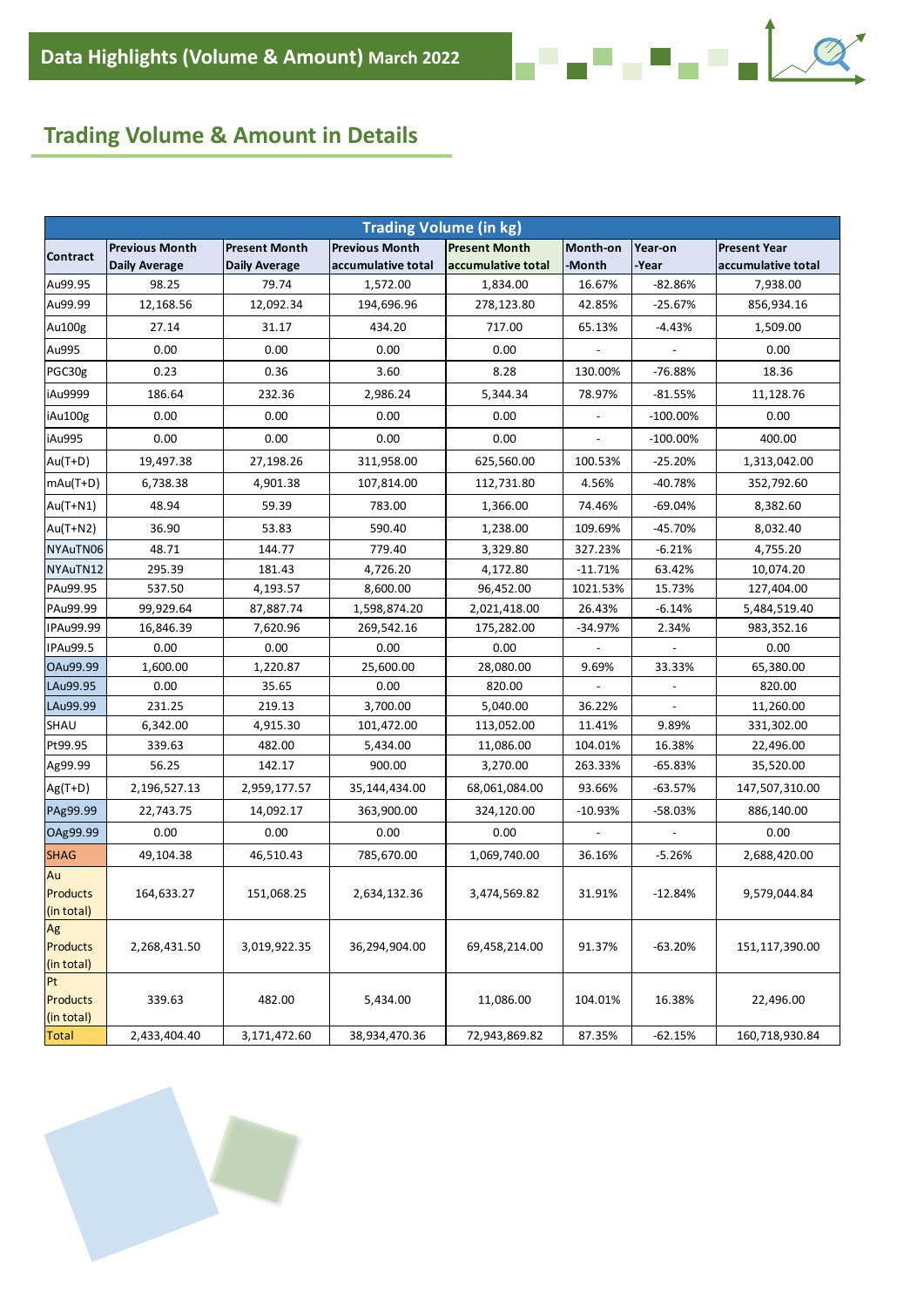# **Trading Volume & Amount in Details**

|                   |                       |                      | <b>Trading Amount (in 10,000 RMB)</b> |                      |                 |                          |                     |
|-------------------|-----------------------|----------------------|---------------------------------------|----------------------|-----------------|--------------------------|---------------------|
| <b>Contract</b>   | <b>Previous Month</b> | <b>Present Month</b> | <b>Previous Month</b>                 | <b>Present Month</b> | <b>Month-on</b> | Year-on                  | <b>Present Year</b> |
|                   | <b>Daily Average</b>  | <b>Daily Average</b> | accumulative total                    | accumulative total   | -Month          | <b>Year</b>              | accumulative total  |
| Au99.95           | 3,780.01              | 3,134.24             | 60,480.22                             | 72,087.63            | 19.19%          | $-81.43%$                | 300,895.15          |
| Au99.99           | 464,006.17            | 473,454.93           | 7,424,098.75                          | 10,889,463.43        | 46.68%          | $-20.17%$                | 32,693,762.94       |
| Au100g            | 1,046.43              | 1,246.55             | 16,742.87                             | 28,670.57            | 71.24%          | 5.41%                    | 58,785.55           |
| Au995             | 0.00                  | 0.00                 | 0.00                                  | 0.00                 |                 |                          | 0.00                |
| PGC30g            | 8.79                  | 14.63                | 140.64                                | 336.49               | 139.26%         | -74.55%                  | 722.04              |
| iAu9999           | 7,053.89              | 9,207.48             | 112,862.25                            | 211,771.99           | 87.64%          | -79.79%                  | 428,385.40          |
| iAu100g           | 0.00                  | 0.00                 | 0.00                                  | 0.00                 |                 | $-100.00\%$              | 0.00                |
| iAu995            | 0.00                  | 0.00                 | 0.00                                  | 0.00                 |                 | $-100.00\%$              | 14,954.40           |
| $Au(T+D)$         | 747,361.32            | 1,087,410.89         | 11,957,781.13                         | 25,010,450.56        | 109.16%         | -17.31%                  | 50,951,703.09       |
| $\text{mAu(T+D)}$ | 257,786.08            | 195,256.66           | 4,124,577.36                          | 4,490,903.11         | 8.88%           | -34.86%                  | 13,533,431.66       |
| $Au(T+N1)$        | 1,883.36              | 2,367.73             | 30,133.82                             | 54,457.83            | 80.72%          | $-66.02%$                | 316,582.29          |
| $Au(T+N2)$        | 1,411.84              | 2,168.07             | 22,589.50                             | 49,865.66            | 120.75%         | -40.63%                  | 306,817.94          |
| NYAuTN06          | 1,876.86              | 5,783.28             | 30,029.72                             | 133,015.48           | 342.95%         | 3.52%                    | 187,248.11          |
| NYAuTN12          | 11,429.42             | 7,353.24             | 182,870.78                            | 169,124.41           | $-7.52%$        | 80.36%                   | 396,565.26          |
| PAu99.95          | 20,404.43             | 166,491.60           | 326,470.92                            | 3,829,306.81         | 1072.94%        | 26.64%                   | 4,987,632.53        |
| PAu99.99          | 3,827,007.03          | 3,507,600.63         | 61,232,112.53                         | 80,674,814.43        | 31.75%          | 2.87%                    | 211,781,510.92      |
| IPAu99.99         | 647,159.03            | 306,478.97           | 10,354,544.44                         | 7,049,016.41         | $-31.92%$       | 14.06%                   | 37,690,203.19       |
| IPAu99.5          | 0.00                  | 0.00                 | 0.00                                  | 0.00                 |                 | $\overline{\phantom{a}}$ | 0.00                |
| OAu99.99          | 56,150.00             | 43,699.20            | 898,400.00                            | 1,005,081.60         | 11.87%          | 49.19%                   | 2,303,011.60        |
| LAu99.95          | 0.00                  | 1,409.33             | 0.00                                  | 32,414.60            |                 |                          | 32,414.60           |
| LAu99.99          | 8,864.94              | 8,617.30             | 141,839.00                            | 198,198.00           | 39.73%          |                          | 433,705.40          |
| <b>SHAU</b>       | 242,519.05            | 195,624.52           | 3,880,304.80                          | 4,499,364.00         | 15.95%          | 20.69%                   | 12,728,684.26       |
| Pt99.95           | 7,529.29              | 10,583.72            | 120,468.67                            | 243,425.64           | 102.07%         | 0.91%                    | 487,808.95          |
| Ag99.99           | 27.44                 | 73.74                | 439.03                                | 1,696.13             | 286.33%         | -66.55%                  | 16,978.19           |
| $Ag(T+D)$         | 1,072,323.58          | 1,511,989.83         | 17, 157, 177. 24                      | 34,775,766.07        | 102.69%         | -64.80%                  | 73,057,244.24       |
| PAg99.99          | 11,223.17             | 7,155.84             | 179,570.69                            | 164,584.30           | $-8.35%$        | -60.11%                  | 438,855.59          |
| OAg99.99          | 0.00                  | 0.00                 | 0.00                                  | 0.00                 |                 |                          | 0.00                |
| <b>SHAG</b>       | 23,859.52             | 23,685.33            | 381,752.31                            | 544,762.70           | 42.70%          | $-8.71%$                 | 1,322,467.04        |
| Au                |                       |                      |                                       |                      |                 |                          |                     |
| Products          | 6,299,748.67          | 6,017,319.26         | 100,795,978.72                        | 138,398,343.01       | 37.31%          | $-4.38%$                 | 369,147,016.32      |
| (in total)        |                       |                      |                                       |                      |                 |                          |                     |
| Ag                |                       |                      |                                       |                      |                 |                          |                     |
| Products          | 1,107,433.71          | 1,542,904.75         | 17,718,939.28                         | 35,486,809.19        | 100.28%         | -64.45%                  | 74,835,545.05       |
| (in total)<br>Pt  |                       |                      |                                       |                      |                 |                          |                     |
| Products          | 7,529.29              | 10,583.72            | 120,468.67                            | 243,425.64           | 102.07%         | 0.91%                    | 487,808.95          |
| (in total)        |                       |                      |                                       |                      |                 |                          |                     |
| Total             | 7,414,711.67          | 7,570,807.73         | 118,635,386.67                        | 174, 128, 577.84     | 46.78%          | $-28.87%$                | 444,470,370.33      |



▞<mark>▖▘▖▘▖▘▖</mark>▘▖<mark>▏</mark>